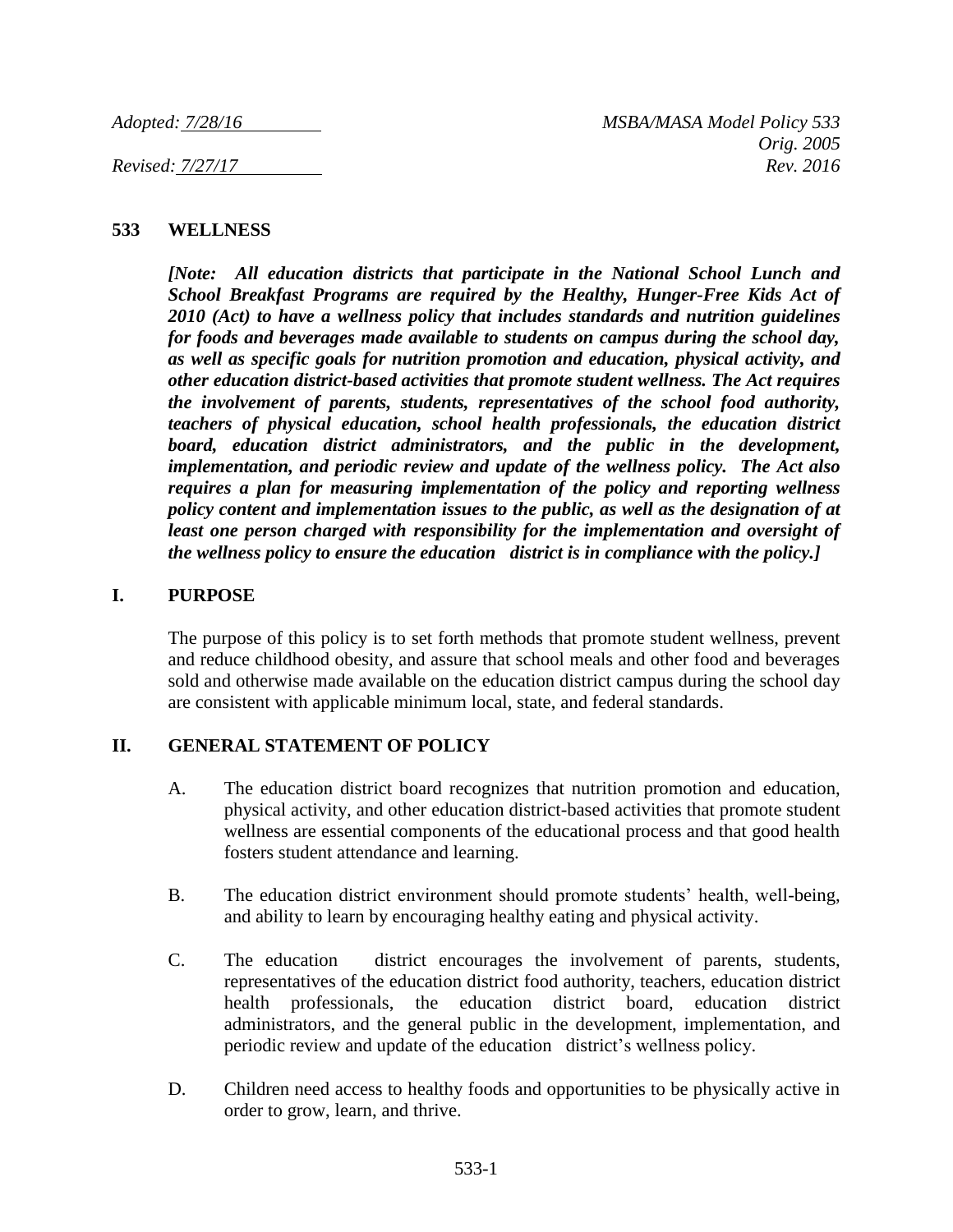- E. All students in grades K-12 will have opportunities, support, and encouragement to be physically active on a regular basis.
- F. Qualified food service personnel will provide students with access to a variety of affordable, nutritious, and appealing foods that meet the health and nutrition needs of students; try to accommodate the religious, ethnic, and cultural diversity of the student body in meal planning; and will provide clean, safe, and pleasant settings and adequate time for students to eat.

## **III. WELLNESS GOALS**

*[Note: The Act requires that wellness policies include goals for nutrition promotion and education, physical activity, and other education district-based activities that promote student wellness.]*

- A. Nutrition Promotion and Education
	- 1. The education district will encourage and support healthy eating by students and engage in nutrition promotion that is:
		- a. offered as part of a comprehensive program designed to provide students with the knowledge and skills necessary to promote and protect their health;
		- b. part of health education classes, as well as classroom instruction in subjects such as math, science, language arts, social sciences, and elective subjects, where appropriate; and
		- c. enjoyable, developmentally appropriate, culturally relevant, and includes participatory activities, such as contests, promotions, taste testing, and field trips.
	- 2. The education district will encourage all students to make age appropriate, healthy selections of foods and beverages, including those sold individually outside the reimbursable education district meal programs, such as through a la carte/snack lines, vending machines, fundraising events, concession stands, and student stores.

## B. Physical Activity

- 1. Students need opportunities for physical activity and to fully embrace regular physical activity as a personal behavior. Toward that end, health and physical education will reinforce the knowledge and self-management skills needed to maintain a healthy lifestyle and reduce sedentary activities, such as watching television;
- 2. Opportunities for physical activity will be incorporated into other subject lessons, where appropriate; and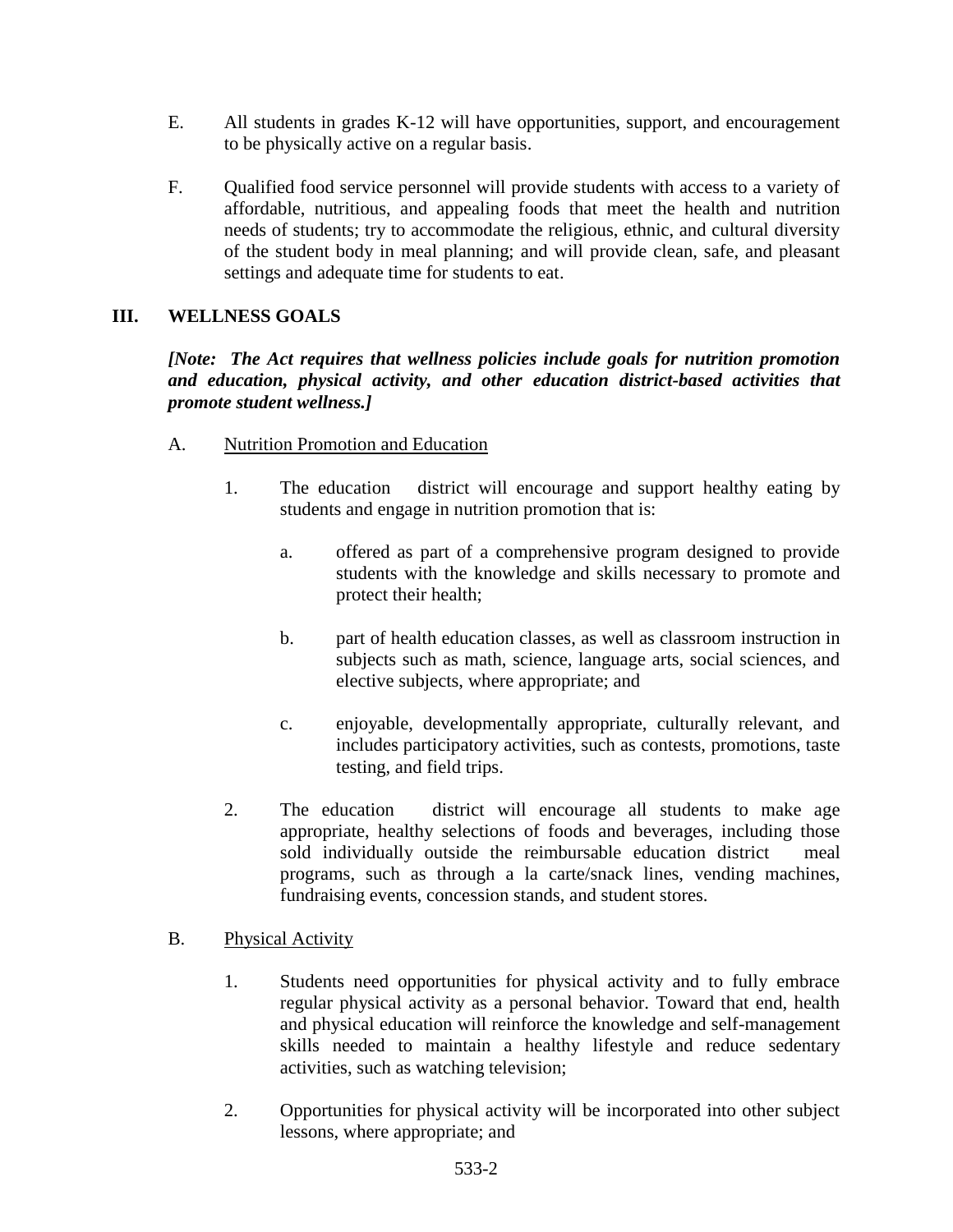- 3. Classroom teachers will provide short physical activity breaks between lessons or classes, as appropriate.
- C. Communications with Parents
	- 1. The education district recognizes that parents and guardians have a primary role in promoting their children's health and well-being.
	- 2. The education district will support parents' efforts to provide a healthy diet and daily physical activity for their children.
	- 3. The education district encourages parents to pack healthy lunches and snacks and refrain from including beverages and foods without nutritional value.
	- 4. The education district will provide information about physical education and other education district -based physical activity opportunities and will support parents' efforts to provide their children with opportunities to be physically active outside of school.

## **IV. STANDARDS AND NUTRITION GUIDELINES**

*[Note: The Act requires that education districts have standards, selected by the education district, for all foods available on the education district campus during the school day with the objective of promoting student health and reducing childhood obesity. For foods and beverages sold to students during the school day on education district campus, the Act requires that education districts also have nutrition guidelines.]*

#### A. Education district Meals

*[Note: The Act specifically requires that the wellness policy contain standards and nutrition guidelines for all foods and beverages sold to students during the school day that are consistent with the meal requirements for lunches and afterschool snacks set forth in 7 C.F.R. § 210.10 and the meal requirements for breakfasts set forth in 7 C.F.R. § 220.8.]*

- 1. The education district will provide healthy and safe education district meal programs that comply with all applicable federal, state, and local laws, rules, and regulations.
- 2. Food service personnel will provide students with access to a variety of affordable, nutritious, and appealing foods that meet the health and nutrition needs of students.
- 3. Food service personnel will try to accommodate the religious, ethnic, and cultural diversity of the student body in meal planning.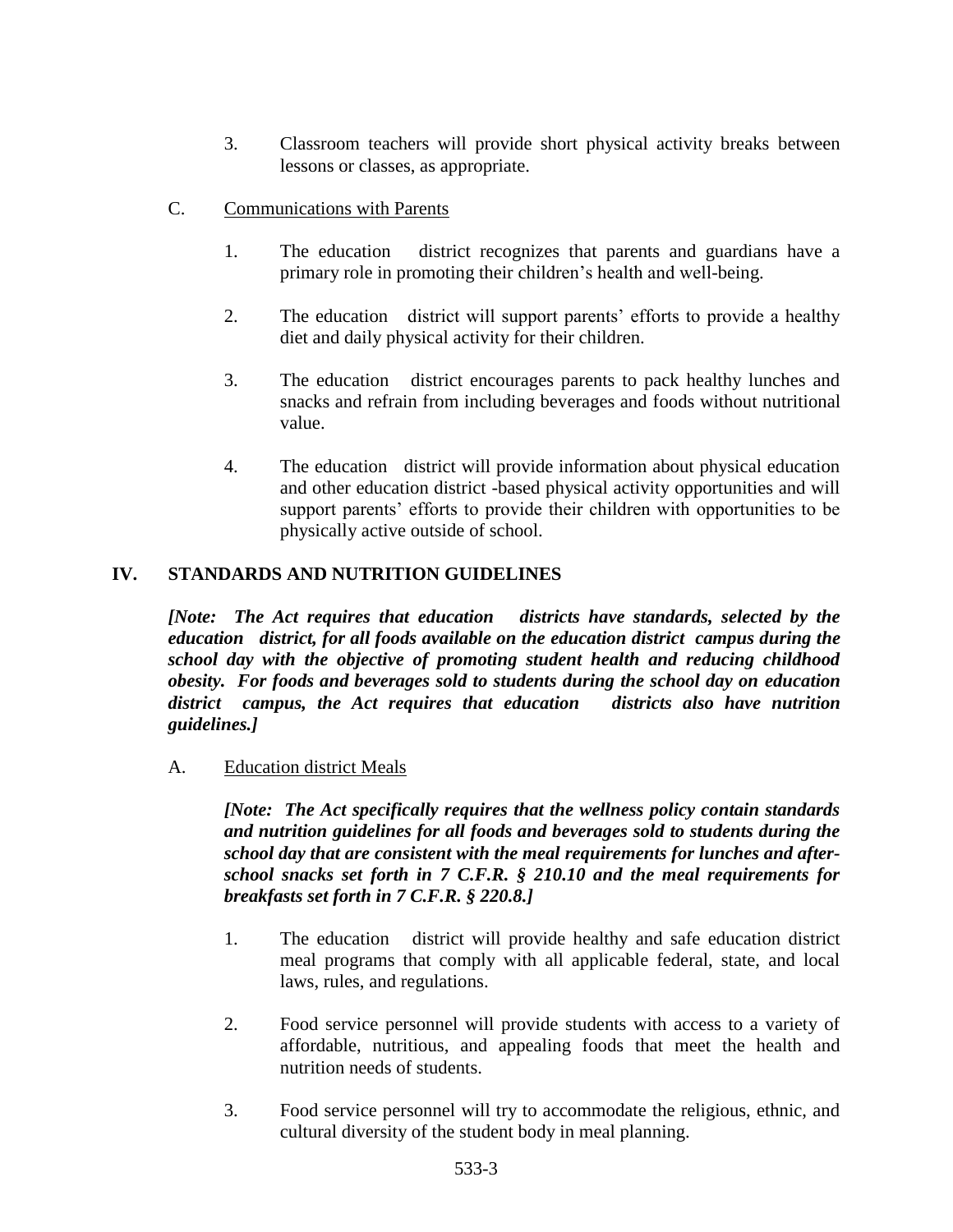- 4. Food service personnel will provide clean, safe, and pleasant settings and adequate time for students to eat.
- 5. Food service personnel will take every measure to ensure that student access to foods and beverages meets or exceeds all applicable federal, state, and local laws, rules, and regulations and that reimbursable education district meals meet USDA nutrition standards.
- 6. Food service personnel shall adhere to all applicable federal, state, and local food safety and security guidelines.
- 7. The education district will make every effort to eliminate any social stigma attached to, and prevent the overt identification of, students who are eligible for free and reduced-price education district meals.
- 8. The education district will provide students access to hand washing or hand sanitizing before they eat meals or snacks.
- 9. The education district will make every effort to provide students with sufficient time to eat after sitting down for education district meals and will schedule meal periods at appropriate times during the education district day.
- 10. The education district will discourage tutoring, club, or organizational meetings or activities during mealtimes unless students may eat during such activities.

#### B. Education district Food Service Program/Personnel

- 1. The education district shall designate an appropriate person to be responsible for the education district's food service program, whose duties shall include the creation of nutrition guidelines and procedures for the selection of foods and beverages made available on campus to ensure food and beverage choices are consistent with current USDA guidelines.
- 2. As part of the education district's responsibility to operate a food service program, the education district will provide continuing professional development for all food service personnel in education districts.
- C. Competitive Foods and Beverages
	- 1. All foods and beverages sold on education district grounds to students, outside of reimbursable meals, are considered "competitive foods." Competitive foods include items sold a la carte in the cafeteria, from vending machines, education district stores, and for in-education district fundraisers.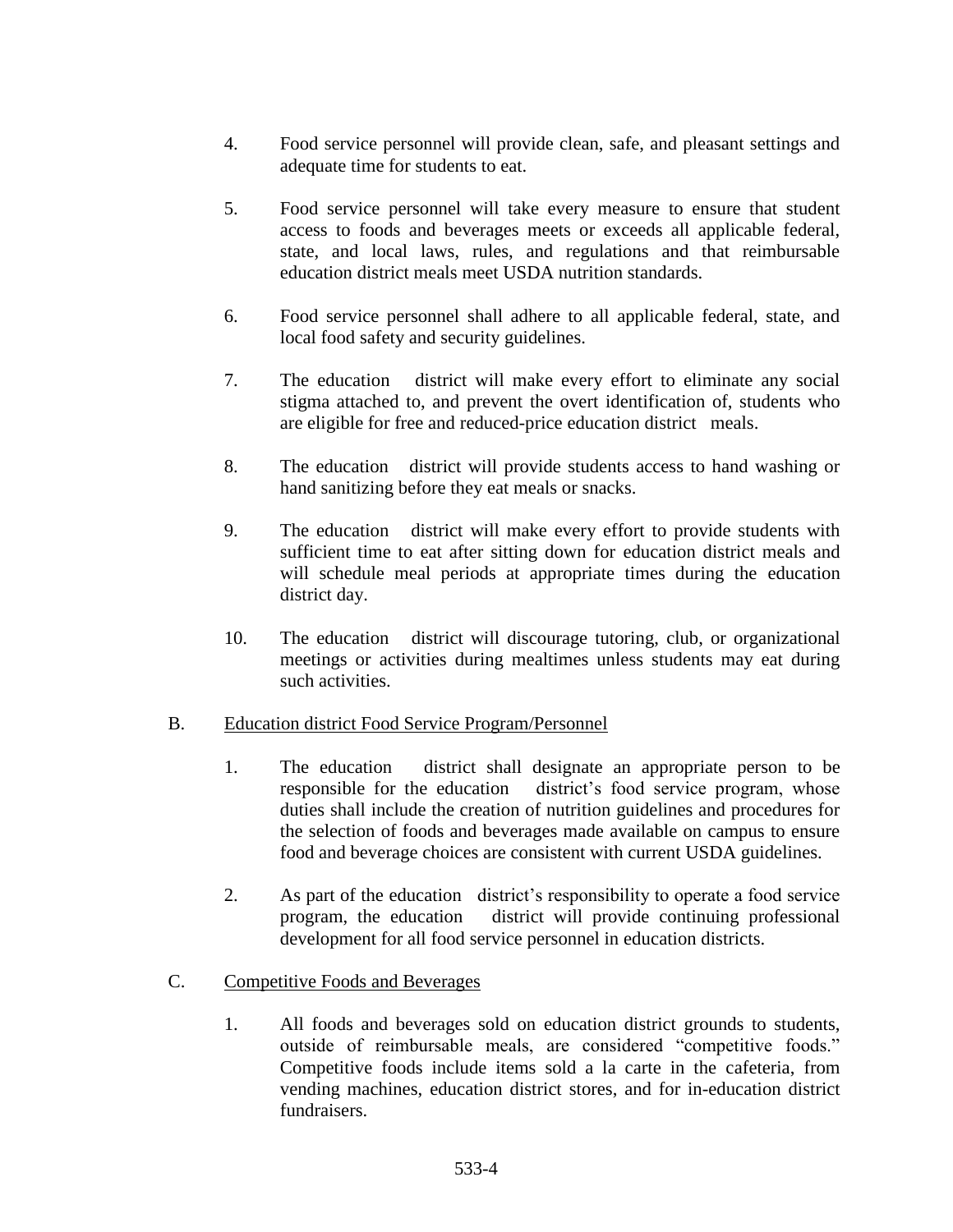- 2. All competitive foods will meet the USDA Smart Snacks in School (Smart Snacks) nutrition standards and any applicable state nutrition standards, at a minimum. Smart Snacks aim to improve student health and well-being, increase consumption of healthful foods during the school day, and create an environment that reinforces the development of healthy eating habits.
- 3. Before and Aftercare (child care) programs must also comply with the education district's nutrition standards unless they are reimbursable under USDA school meals program, in which case they must comply with all applicable USDA standards.
- D. Other Foods and Beverages Made Available to Students
	- 1. Student wellness will be a consideration for all foods offered, but not sold, to students on the education district campus, including those foods provided through:
		- a. Celebrations and parties. The education district will provide a list of healthy party ideas to parents and teachers, including non-food celebration ideas.

# *[Note: Healthy party ideas are available from the USDA.]*

- b. Classroom snacks brought by parents. The education district will provide to parents a list of suggested foods and beverages that meet Smart Snacks nutrition standards.
- 2. Rewards and incentives. Education districts will not use foods or beverages as rewards for academic performance or good behavior (unless this practice is allowed by a student's individual education plan or behavior intervention plan) and will not withhold food or beverages as punishment.
- 3. Fundraising. The education district will make available to parents and teachers a list of suggested healthy fundraising ideas.

## E. Food and Beverage Marketing in Schools

- 1. Education district-based marketing will be consistent with nutrition education and health promotion.
- 2. Education districts will restrict food and beverages marketing to the promotion of only those foods and beverages that meet the Smart Snacks nutrition standards.

# **V. WELLNESS LEADERSHIP AND COMMUNITY INVOLVEMENT**

A. Wellness Coordinator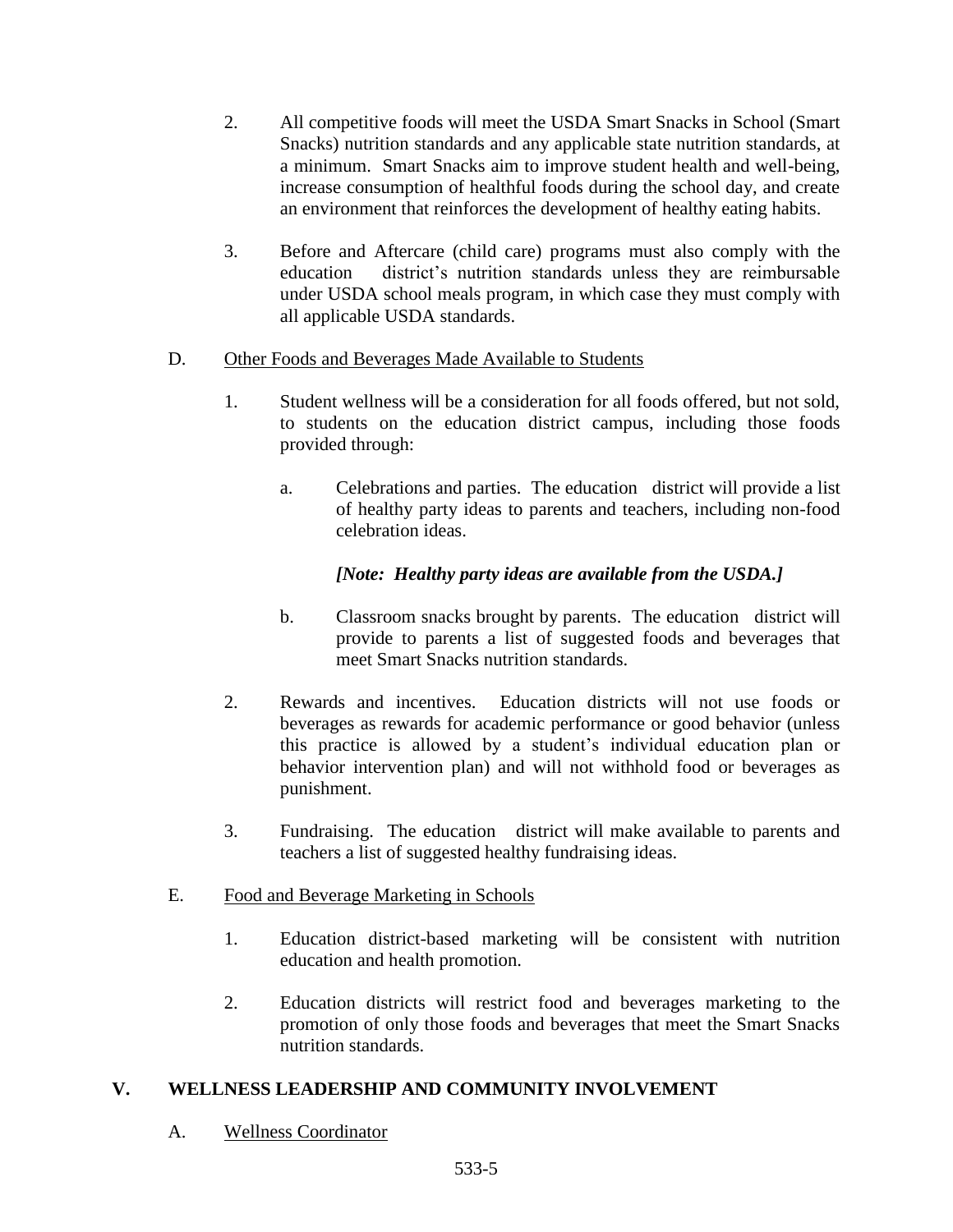### *[Note: The Act requires that local education district wellness policies identify the position of the local education agency or education district official(s) responsible for the implementation and oversight of the local education district wellness policy.]*

- 1. The executive director will designate a education district official to oversee the education district's wellness-related activities (Wellness Coordinator). The Wellness Coordinator will ensure that each education district implements the policy.
- 2. The assistant director/principal of each education district , or a designated education district official, will ensure compliance within the education district and will report to the Wellness Coordinator regarding compliance matters upon request.

### B. Public Involvement

*[Note: The Act requires a description of the manner in which parents, students, representatives of the education district food authority, teachers of physical education, education district health professionals, the education district board, education district administrators, and the general public are provided an opportunity to participate in the development, implementation, and periodic review and update of the local education district wellness policy.]*

- 1. The Wellness Coordinator will permit parents, students, representatives of the education district food authority, teachers of physical education, education district health professionals, the education district board, education district administrators, and the general public to participate in the development, implementation, and periodic review and update of the wellness policy.
- 2. The Wellness Coordinator will hold meetings, from time to time, for the purpose of discussing the development, implementation, and periodic review and update of the wellness policy. All meeting dates and times will be posted on the education district's website and will be open to the public.

#### **VI. POLICY IMPLEMENTATION AND MONITORING**

#### A. Implementation and Publication

*[Note: The Act requires a description of the plan for measuring the implementation of the local education district wellness policy.]*

1. After approval by the education district board, the wellness policy will be implemented throughout the education district.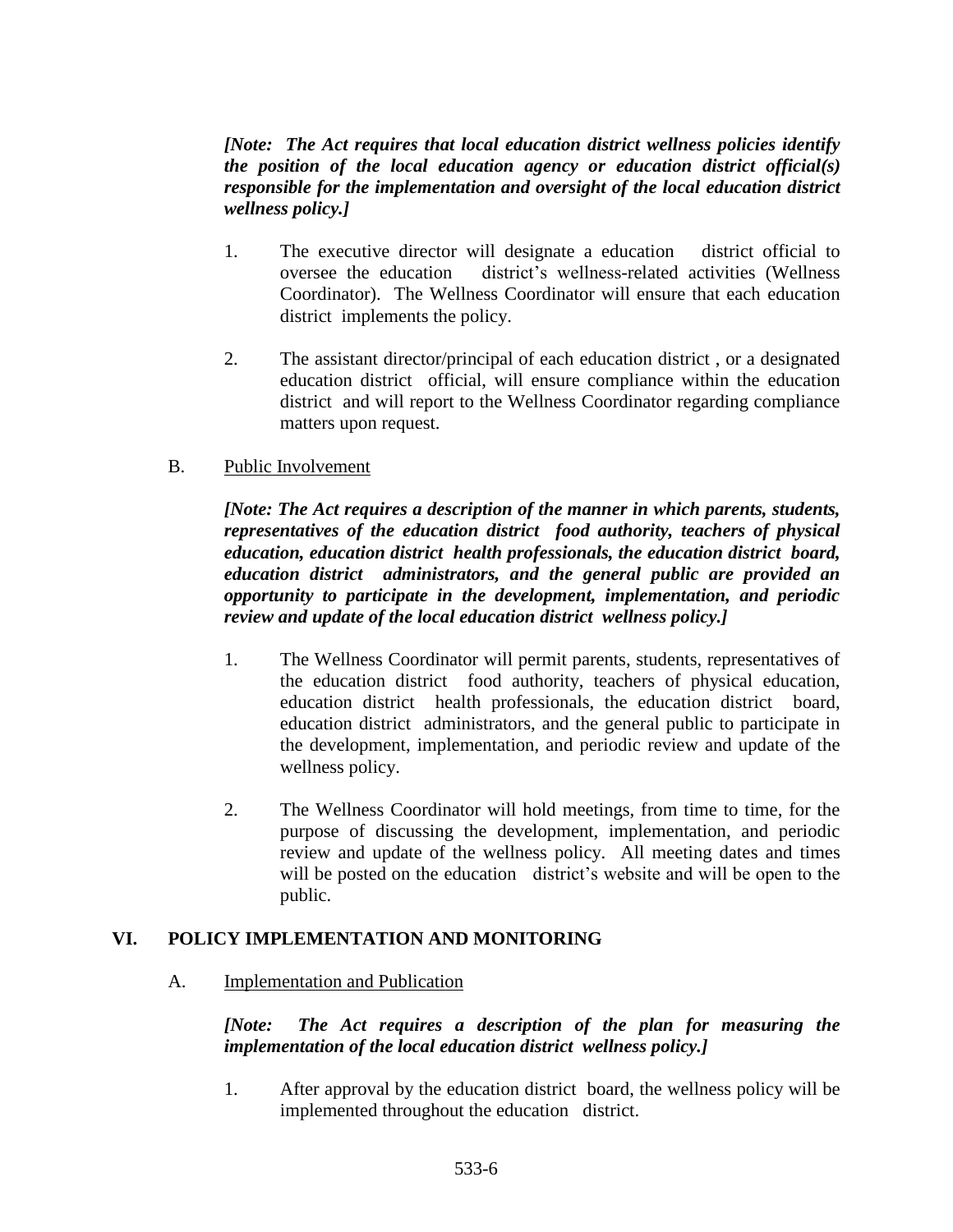2. The education district will post its wellness policy on its website, to the extent it maintains a website.

*[Note: Per Minn. Stat. § 121A.215, when available, a education district must post its current local education district wellness policy on its website.]*

#### B. Annual Reporting

*[Note: The Act requires that education districts inform the public about the content and implementation of the local wellness policy and make the policy and any updates to the policy available to the public on an annual basis.]*

The Wellness Coordinator will annually inform the public about the content and implementation of the wellness policy and make the policy and any updates to the policy available to the public.

C. Triennial Assessment

*[Note: The Act requires a triennial assessment of education district s' compliance with the wellness policy. The Act also requires education districts to inform the public about progress toward meeting the goals of the wellness policy by making the triennial assessment available to the public in an accessible and easily understood manner.]*

- 1. At least once every three years, the education district will evaluate compliance with the wellness policy to assess the implementation of the policy and create a report that includes the following information:
	- a. the extent to which education districts under the jurisdiction of the education district are in compliance with the wellness policy;
	- b. the extent to which the education district's wellness policy compares to model local wellness policies; and
	- c. a description of the progress made in attaining the goals of the education district's wellness policy.
- 2. The Wellness Coordinator will be responsible for conducting the triennial assessment.
- 3. The triennial assessment report shall be posted on the education district's website or otherwise made available to the public.
- D. Recordkeeping

## *[Note: The Act requires education districts to retain records to document compliance with the requirements of 7 C.F.R. § 210.30.]*